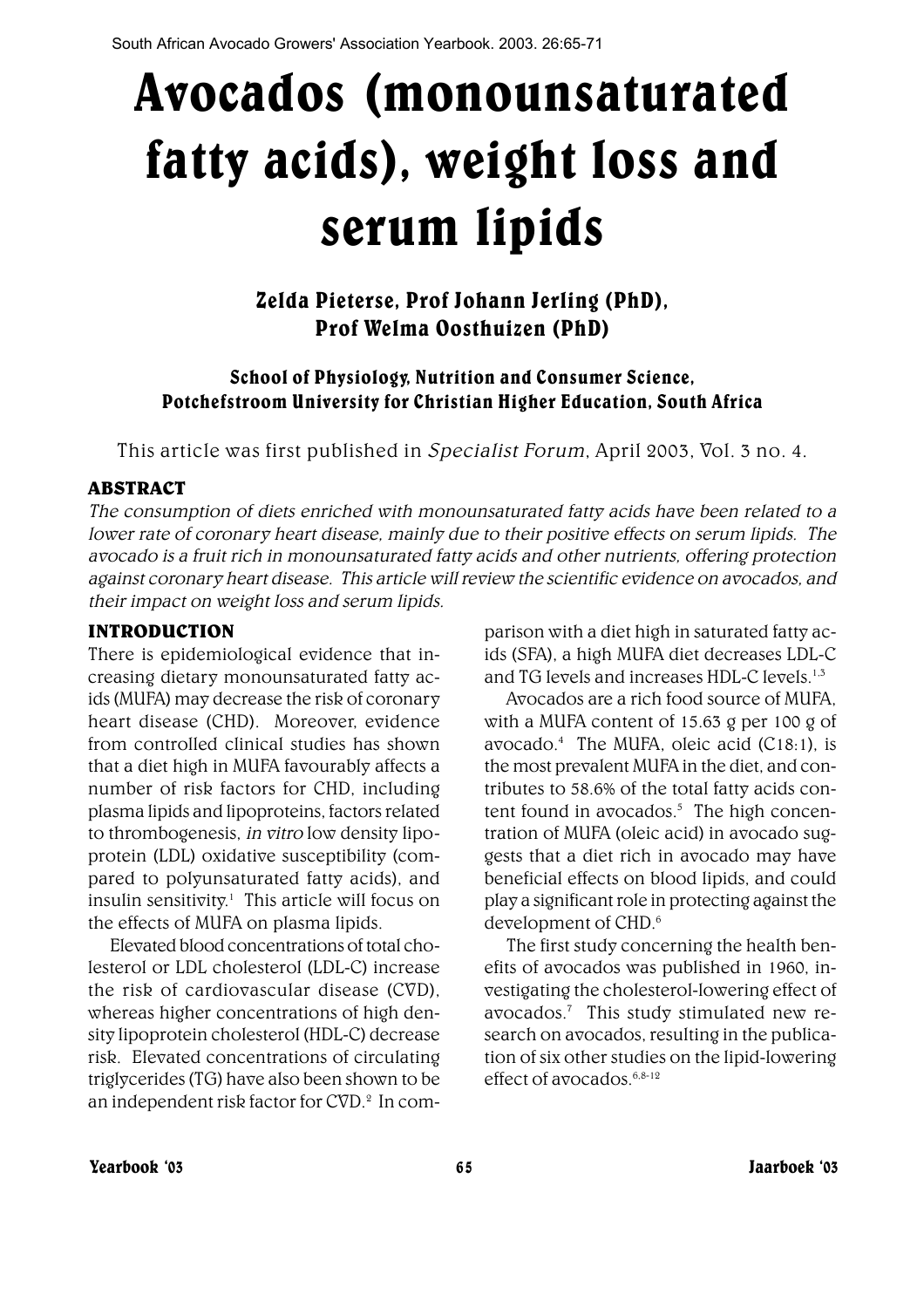#### Health profile of the avocado

Avocados meet the definition of a functional food as outlined by the American Dietetic Association (ADA) Position Statement in that they provide health benefits beyond basic nutrition.13 The avocado is a nutrient dense, cholesterol-free fruit, which is low in sodium and can be considered to be a source of fibre. The nutritional information of avocados is given in Table 1. New research from the University of California, Los Angeles, indicates that California avocados have nearly twice as much vitamin E as previously reported, making avocados the highest fruit source of this powerful antioxidant.14 Love and Sayed have also identified avocados as a food that may protect against disease, due to its vitamin E content<sup>15</sup>

The avocado provides more beta-sitosterol than any other fruit with known value.<sup>19</sup> Betasitosterol is the most abundant phytosterol found in avocados and function as an anticholesterolemic agent.17 On a gram-pergram basis, avocados contain more than four times the beta-sitosterol of oranges, which have previously been reported as the richest known fruit source of beta-sitosterol.19

#### Avocados and weight loss

Obesity is considered a risk factor for the development chronic diseases. A 20% increase in body weight substantially increases the risk for hypertension, coronary artery disease, lipid disorders, and non-insulin-dependent diabetes mellitus.20 The prevalence of obesity is common among South African

According to the vegetable and fruit composition tables of South African food, avocados are the forth-highest fruit source of lutein among fruit.<sup>4</sup> Lutein is a carotenoid which improves visual performance in patients with agerelated cataracts as demonstrated by Olmedilla et al in a two year double-blind, placebo-controlled pilot study, where patients consumed 15 mg of lutein three times a week. Similar results were also previously reported by other authors  $18$ 

Table 1. Nutritional information of avocados (per 100 g edible portion) **Amount**

|                                    | South African <sup>4,5</sup> | $\text{USDA}^{16}$ |
|------------------------------------|------------------------------|--------------------|
| Energy (kJ)                        | 1021                         | 741                |
| Protein $(g)$                      | 1.7                          | 2.11               |
| Carbohydrates (g)                  | 1.9                          | 6.91               |
| Fibre $(g)$                        | 5.3                          | 4.9                |
| Fat $(g)$                          | 23.5                         | 17.33              |
| Monounsaturated fatty acids (g)    | 15.63                        | 11.21              |
| Polyunsaturated fatty acids (g)    | 3.04                         | 2.041              |
| Saturated fatty acids (g)          | 4.82                         | 2.59               |
| Cholesterol (g)                    | $\overline{0}$               | $\overline{O}$     |
| Vitamin A (RE) $(\mu$ g)           | 61                           | 61                 |
| Vitamin C (mg)                     | 14                           | 7.9                |
| Vitamin E (mg)                     | $\mathbf{1}$                 | 1.34               |
| Thiamine (mg)                      | 0.04                         | 0.108              |
| Riboflavin (mg)                    | 0.03                         | 0.122              |
| Niacin (mg)                        | 1.6                          | 1.921              |
| Folate $(\mu g)$                   | 29                           | 66                 |
| Magnesium (mg)                     | 31                           | 41                 |
| $\gamma$ (mg)                      | 0.4                          | 1.18               |
| Potassium (mg)                     | 583                          | 634                |
| Lutein $(\mu g)$                   | 169                          |                    |
| Beta-Sitosterol (mg) <sup>17</sup> | 76                           |                    |

USDA: United States Department of Agriculture SA: Figures from MRC Food Composition Tables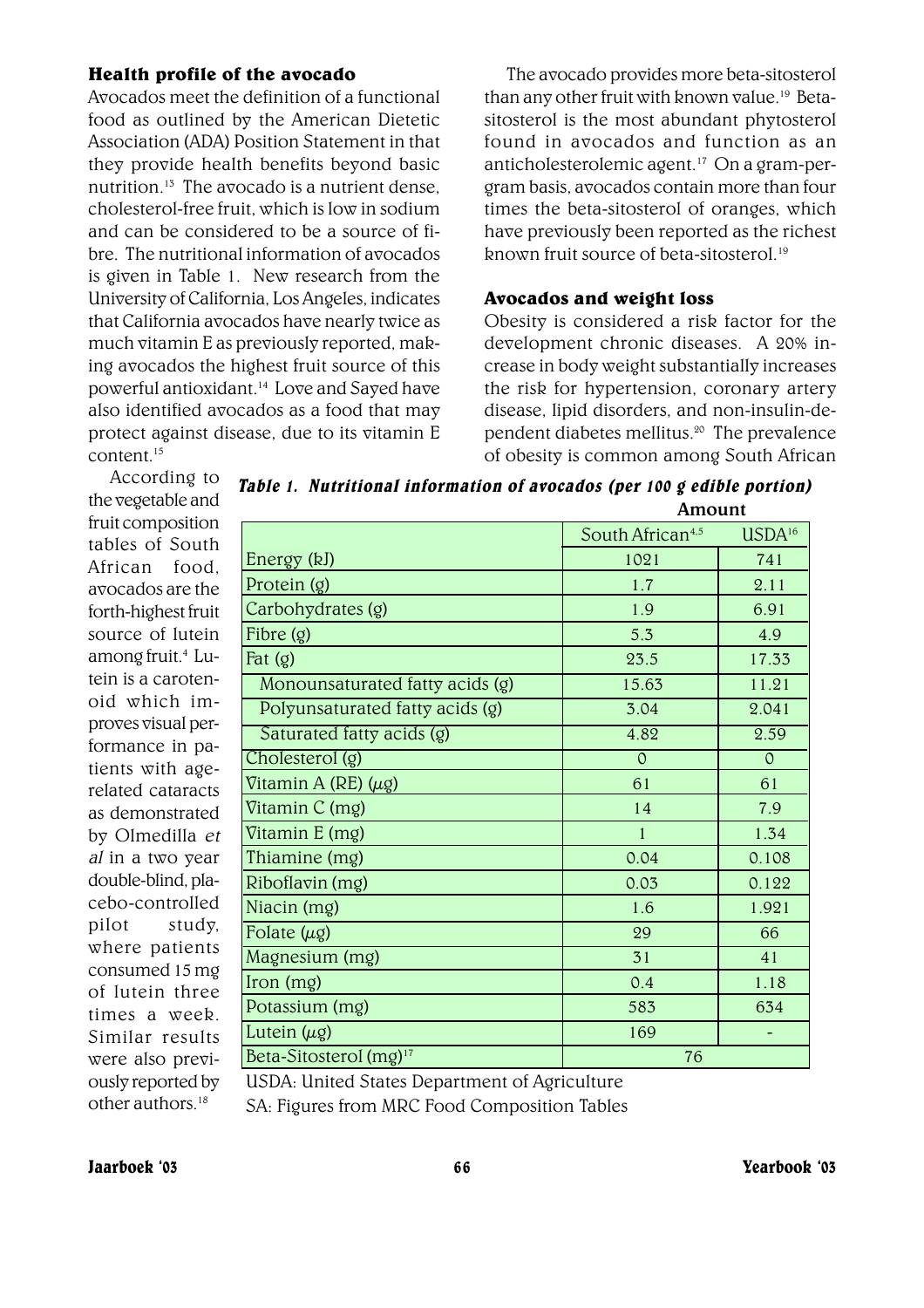| Table 2. Comparison of high-fat dietary sources. <sup>4,5</sup>                                  |      |                  |                                                                                                                 |                  |           |         |      |               |                     |                  |        |            |               |         |
|--------------------------------------------------------------------------------------------------|------|------------------|-----------------------------------------------------------------------------------------------------------------|------------------|-----------|---------|------|---------------|---------------------|------------------|--------|------------|---------------|---------|
|                                                                                                  |      | Avocado          | Margarine                                                                                                       |                  | Margarine |         |      | Mayonnaise    | Cream               |                  | Cream  |            | <b>Cheese</b> |         |
|                                                                                                  |      |                  | (Brick / Hard)                                                                                                  |                  | (Med fat, |         |      |               | (Canned)            |                  | cheese |            | (Cheddar)     |         |
|                                                                                                  |      |                  |                                                                                                                 |                  | spread)   |         |      |               |                     |                  |        |            |               |         |
|                                                                                                  | Per  | Per              | Per                                                                                                             | per              | Per       | Per     | Per  | Per           | Per                 | Per              | Per    | Per        | Per           | Per     |
|                                                                                                  | 100g | 30g              | 100g                                                                                                            | 58               | 100g      | 58      | 100g | 58            | 100g                | 15g              | 100g   | <b>805</b> | 3001          | 50g     |
|                                                                                                  |      |                  | serving serving serving serving serving serving serving serving serving serving serving serving serving serving |                  |           |         |      |               |                     |                  |        |            |               | serving |
| Kilojoules (kJ)   1021                                                                           |      | 509              | 2975                                                                                                            | $\overline{6}$   | 1882      | 94      | 2165 | 108           | 905                 | 135              | 1466   | 293        | 1646          | 499     |
| Fat (g)                                                                                          | 23.5 | $\overline{1.1}$ | 80                                                                                                              | 4                | 50.5      | 2.53    | 54   | 2.7           | $\overline{\Omega}$ | $\overline{5}$ . | 34.9   | 6.98       | 32.3          | 9.8     |
| SFA <sub>(g)</sub>                                                                               | 4.82 | 1.46             | 14.3                                                                                                            | 21.72            | 9.87      | 0.49    | 6.84 | 0.54          | 13.1                | 1.96             | 22.0   | 4.4        | 18.4          | 5.6     |
| MUFA (g)                                                                                         | 15.6 | 4.7              | 35.7                                                                                                            | 61.1             | 12.1      | 0.61    | 10.0 | 0.5           | 6.05                | 0.9              | 9.84   | 1.97       | 8.1           | 2.5     |
| (8) AHId                                                                                         | 3.04 | 0.92             | 26.2                                                                                                            | $\overline{.51}$ | 26.3      | 1.32    | 34.6 | 14.6          | 0.78                | 0.12             | 1.27   | 0.25       | 0.75          | 0.25    |
| Cholesterol (g)                                                                                  |      |                  |                                                                                                                 | $\circ$          | $\circ$   | $\circ$ | 28   | $\frac{4}{1}$ | $\overline{4}$      | 6.6              | 110    | 22         | 115           | 34.8    |
| SFA: Saturated fatty acids; MUFA: Monounsaturated fatty acids; PUFA: Polyunsaturated fatty acids |      |                  |                                                                                                                 |                  |           |         |      |               |                     |                  |        |            |               |         |

women, ranging from 23.8% to 59.4%, with the highest prevalence among black women. $21$ 

In the public's mind, the word "dietary fat" has become synonymous with obesity and heart disease, whereas the words "low fat" and "fat-free" have become synonymous with heart health. Compelling evidence, however, indicates the greater importance of types of fat, rather than total amount of fat with respect to risk of CHD.<sup>22</sup> A very low-fat diet (10%E), high in carbohydrates, will, however, not necessarily prevent the development of obesity and may even have other negative effects, such as decreased HDL-C and increased TG, as well as insulin resistance (glucose intolerance). A moderate-fat diet (30%E) with a low SFA (<10%E) and high MUFA has the most beneficial effect on lipid profiles and is also associated with a lower body mass.<sup>21</sup>

Avocados are, when compared to other fruit, high in fat  $(17.33 - 23.5 g/100g)^{4.16}$  and are seen by many consumers to be fattening, and therefore excluded in energy restricted diets.

In a recent study conducted by the Potchefstroom Institute of Nutrition at the Potchefstroom University, the effects of avocado within an energy restricted diet on weight loss and serum lipids were investigated in overweight and obese subjects, using a controlled parallel intervention study. Intervention studies are experimental studies in which an exposure (avocado intake) is given to a group of people over a certain time period, and the effect / outcome (e.g. weight loss, serum lipids) compared to a control group, which did not receive the treatment. In this study fifty-five free-living volunteers (11 men, 44 women), with a body mass index of between 27 and 44 kg/m<sup>2</sup>, were paired and randomly assigned to one of two groups. The experimental group consumed 200 g of avocado (1 avocado) per day, substituting 30 g of other dietary fats, and the control group excluded avocado from their energy restricted diet for six weeks. Sevenday isocaloric menu plans were given according to energy requirements of both groups to provide 30% fat, 55% carbohydrates and 15% protein of total energy.<sup>23</sup>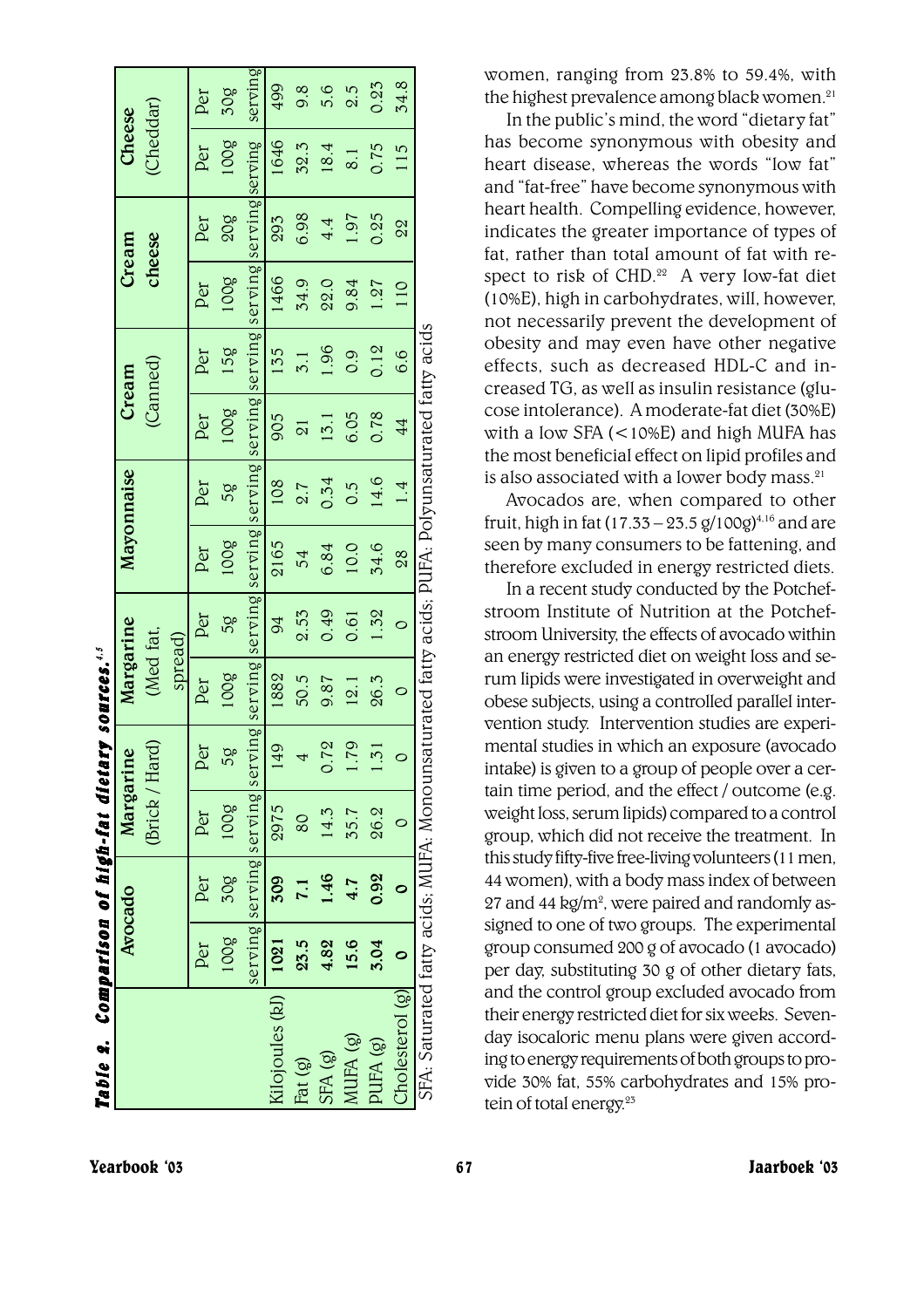There were significant reductions in body weight in both groups during the study. The weight lost by the experimental and control group was similar and was accompanied by significant reductions in body mass index and percentage body fat. The study concluded that the consumption of 200 g avocado per day, within an energy restricted diet, did not compromise weight loss when substituted for 30 g of dietary fat. $23$ 

The study thus proves that avocados are not more fattening than other fat sources. The inclusion of avocados in energy restricted diets will probably also increase the palatability of the diet and promote dietary compliance. The total amount of fat in avocados is lower when compared to other dietary sources (Table 2). Avocados can therefore be a healthy substitute for butter / margarine, cheese, cream cheese - on bread, toast,  $crackets - as well as a healthy substitute for$ commonly used ingredients in dips.24

## Avocados, MUFA and serum lipids

A fatty acid is an organic acid  $-$  a chain of carbon atoms with hydrogen atoms attached - that has an acid group (-COOH) at one end and a methyl group (-CH3) at the other end. Unsaturated fatty acids lack hydrogen atoms and have at least one double bond between carbon atoms. MUFA lacks two hydrogen atoms and has one double bond between carbon atoms.24 The richest sources of MUFA in the diet are vegetable oils, especially olives and olive oil, canola oil, avocados and nuts (Table 3).

Studies investigating the lipid-lowering effects of avocados as MUFA source are limited. The primary food source of MUFA that has been used in studies is olive oil, with only seven studies published where avocados were used as main MUFA. $6-12$  Five of the seven studies published are, however, poorly designed because of a lack of an appropriate control group, and will therefore not be discussed.5,7,8,11

In a well-designed randomised parallel controlled study, Lopez-Ledesma et al, investigated the effects of a MUFA (avocado) rich diet in 37 adult patients with mild hypercholesterolemia (15 of them with hypertriglyceridemia), and 30 healthy patients. Patients were randomly assigned to receive either a high MUFA diet or an isocaloric control diet

| Dietary source        | Kilojoules (kJ) | Total fat (g) | MUPA(g) |
|-----------------------|-----------------|---------------|---------|
| Vegetable oil         |                 |               |         |
| Canola                | 3700            | 100           | 58.9    |
| $O$ live              | 3699            | 100           | 73.7    |
| Sunflower             | 3699            | 100           | 18.57   |
| Avocado <sup>16</sup> | 884             | 100           | 70.55   |
| Peanut                | 3700            | 100           | 40.84   |
| Nuts and seeds        |                 |               |         |
| <b>Almonds</b>        | 2451            | 52.5          | 34.11   |
| Cashews               | 2402            | 46.4          | 27.32   |
| Hazel                 | 2643            | 62.6          | 49.09   |
| Macadamia             | 2936            | 73.7          | 58.17   |
| Pecans                | 2792            | 67.6          | 42.16   |
| Peanuts               | 2431            | 49.3          | 24.46   |
| Fruit                 |                 |               |         |
| Avocado               | 1021            | 23.5          | 15.63   |
| Olives                | 517             | 10.7          | 7.89    |

Table 3. Dietary sources high in MUFA (100 g portion). 4,5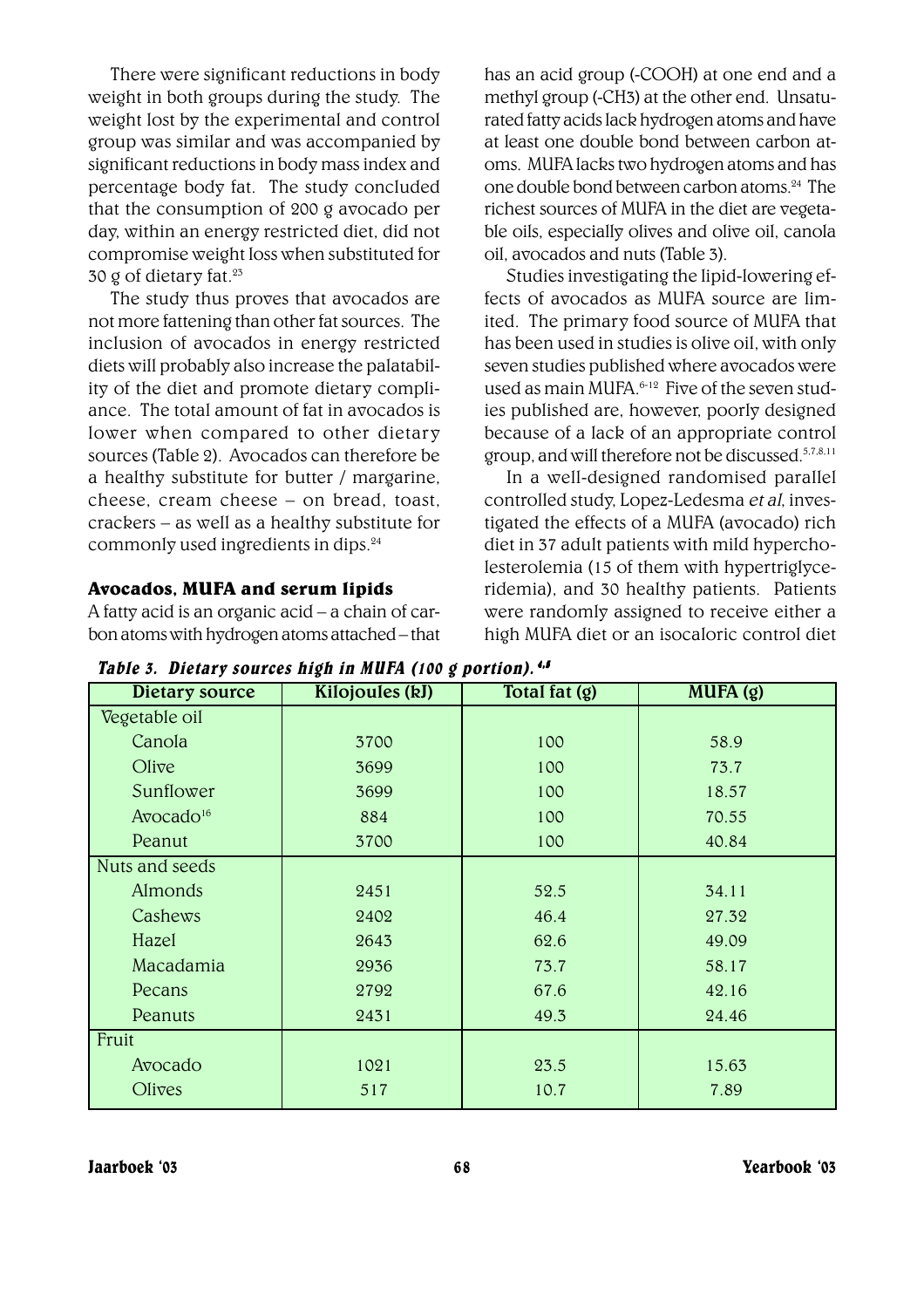for a period of seven days, while being hospitalised. They found a significant decline in total cholesterol and LDL-C concentration with no change in HDL-C in healthy and hypercholesterolemic subjects, as well as a significant decline in TG levels in moderately hypercholesterolemic patients, either with hypertriglyceridemia (combined hyperlipidemia) or with normal serum TG levels.10 The short intervention period of only seven days is, however, a limitation of the study. The controlled feeding on the other hand provides strength to the study.

Carranza et al showed improvement in lipid levels, when investigating the effects of avocado on the level of blood lipids in 8 patients with phenotype II and 8 patients with phenotype IV dyslipidemias. Patients were assigned to either a diet rich in MUFA using avocado as their major source, or a low-saturated fat diet without avocado. Diets were of 4 weeks duration and they were assigned in a crossover design, with their three daily meals eaten at their clinical unit. Total cholesterol and LDL-C decreased significantly in patients with phenotype II dyslipidemia. A significant increase was also seen in HDL-C in both phenotype II and IV dyslipidemia patients. Carranza et al concluded that avocados are an excellent source of MUFA in diets designed to treat hypercholesterolemia with some advantages over low-fat diets with a greater amount of carbohydrates.<sup>9</sup> This study also used controlled feeding, which strengthens the study, but the small sample size used is, however, a limitation.

The study by Pieterse et al, however, found no significant changes in plasma lipid levels when investigating the effects of avocado within an energy restricted diet on weight loss and serum lipids in overweight and obese subjects.23 This could be due to the normal to borderline high serum lipid levels of the subjects, in contrast to the dyslipidemic patients used in the previous studies. The good initial MUFA intake (10% of total energy intake) of the subjects recorded at baseline, could also be a possible explanation for the lack of effect.

There is thus scientific evidence suggesting a lipid-lowering effect when consuming high MUFA diets enriched with avocados, especially in hypercholesterolemic patients.

#### Lipid-lowering mechanisms of avocados

Interest in the lipid-lowering effect of avocados has primarily been stimulated by the high MUFA content of avocados. Data also suggest that the phytosterols found in avocados could contribute to their lipid-lowering affect.

#### • Effect of MUFA

Kinetic studies have previously demonstrated that plasma LDL concentrations are dependent on the production rate of small, very low-density lipoproteins (VLDL). This suggests that the hypocholesterolaemic effect of MUFA may be due to an alternation of  $\mathtt{VLDL}_2$  particle production rates, but not the larger triac<del>y</del>lgl<del>y</del>cerol-rich VLDL<sub>,</sub> particles, as plasma triacylglycerol levels were found to be unaffected by MUFA. A study by Sanderson and co-workers suggested that the LDLlowering effect of increasing dietary MUFA is mediated either by an upregulation of LDL clearance or by reduced conversion of intermediate-density lipoprotein into LDL. Thus, MUFA did not change triacylglycerol, but decreased LDL-cholesterol.25

In addition to the lowering of LDL-C by high MUFA diets, studies also found decreases in plasma TG levels with a high MUFA diet, suggesting a triacylglycerol-lowering effect by MUFA. The underlying mechanism for the hypotriacylglycerolemic effect of MUFA is not clear.<sup>26</sup> However, McNamara proposed two complementary mechanisms that may be involved: (1) changes in the composition of VLDL, (2) changes in the expressed activities of the enzymes and proteins involved in intravascular processing and catabolism of VLDL, both of which would decrease plasma triacylglycerol concentrations.27 Additional studies are, however, needed to clarify the mechanism or mechanisms by which MUFA elicit a triacylglycerol-lowering effect.<sup>26</sup>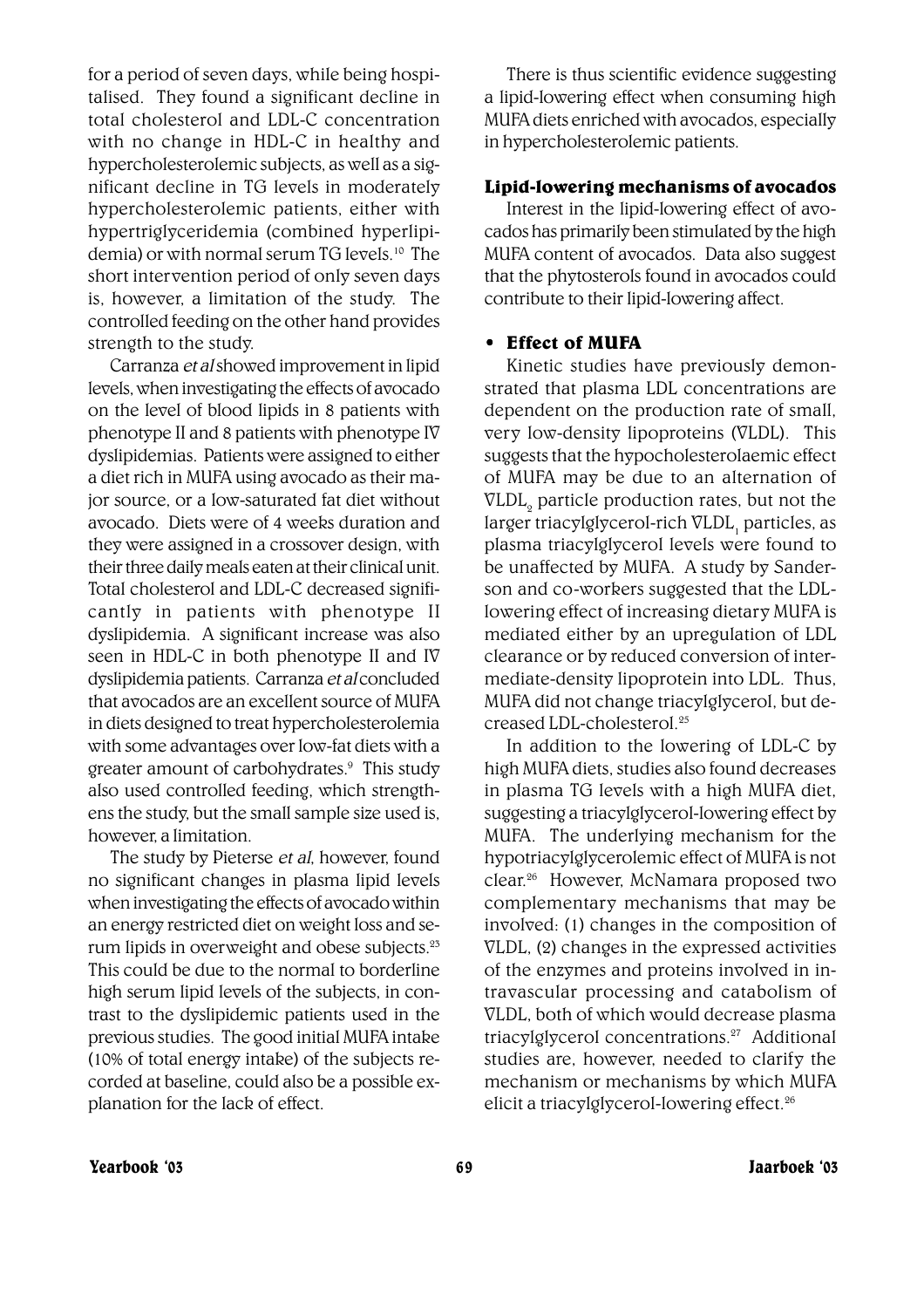#### **ï** Effect of phytosterols

Recently, analysis of avocados has provided new information showing that this fruit is a significant source of dietary phytosterols.<sup>17</sup> Plant sterols (phytosterols) are found in vegetable oils, seeds, nuts and some vegetables and fruit. Phytosterols are the plant analogues of cholesterol and are effective in reducing serum cholesterol levels without causing serious side effects.28 On average, a 13% reduction in LDL and a 10% reduction in total cholesterol concentrations were found by Moghadasian & Frohlich in a review of 16 published studies, using various phytosterol mixtures (1 – 6 g/day). Neither HDL cholesterol or triglyseride levels are found to be significantly affected by dietary phytosterols. $28$ The mechanism for the serum cholesterollowering effect of phytosterols involves inhibition of intestinal cholesterol absorption and decreased hepatic cholesterol synthesis.17 In the light of the fairly high doses phytosterols necessary to significantly reduce cholesterol it is unclear what the overall impact of the phytosterols in avocados might be.

## **CONCLUSION**

CHD is one of the leading causes of mortality and morbidity in South Africa.29 It is accepted that diet, inter alia, through its effects on lipid metabolism and antioxidant properties, plays an important role in the primary and secondary prevention of CVD.<sup>30</sup>

There is consistent evidence showing a lipid-lowering effect of diets high in MUFA. A MUFA-enriched diet also does not compromise weight loss. Although the existing scientific evidence on avocados is limited, the high MUFA content and nutrient density of the avocado, suggests a beneficial effect on the lipid and nutrient profile, and should be considered as part of a dietary strategy to protect against the development of CHD.

## LITERATURE CITED

1. KRIS-ETHERTON PM Monounsaturated fatty acids and risk of cardiovascular disease. Circulation 1999; 100: 1253-1258.

- 2. FELDMAN, E,B. Assorted monounsaturated fatty acids promote healthy hearts. Am J Clin Nutr 1999; 70: 953-954.
- 3. VAN HORN, L., ERNST, N. A summary of the science supporting the new National Cholesterol Education Program dietary recommendations: What dieticians should know. J Am Diet Assoc 2001; 101(10): 1148-1154.
- 4. KRUGER, M., SAYED, M., LANGENHOVEN, M.L., HOLLING, F. Composition of South African Foods: Vegetables and fruit. Supplement to the MRC Food composition tables 1991. 1st ed. Tygerberg: Medical Research Council, 1998.
- 5. KRUGER, M., LANGENHOVEN, M., FABER, M. Fatty acid and amino acid composition tables. Supplement to the MRC food composition tables. Parow: National Research Programme for Nutritional Intervention Medical Research Council, 1991.
- 6. COLQUHOUN, D.M., MOORES, D., SOMER-SET, S.M., HUMPHRIES, J.A. Comparison of the effects on lipoproteins and apolipoproteins of a diet high in monounsaturated fatty acids, enriched with avocado, and a high-carbohydrate diet. Am J Clin Nutr 1992; 56: 671-677.
- 7. GRANT, W.C. Influence of avocados on serum cholesterol. Proc. Soc. Exp Biol Med 1960; 104: 45-47.
- 8. ALVIZOURI-MUÑOZ, M., CARRANZA-MAD-RIGAL, J., HERRERA-ABARCA, J.E., CHA-VEZ-CARBAJAL, F., AMEZCUA-GASTELUM, J.L. Effects of avocado as a source of monounsaturated fatty acids on plasma lipid levels. Arch Med Res 1992; 23(4): 163-167.
- 9. LERMAN-GARBER, I., ICHAZO-CERRO, S., ZAMORA-GONZÁLEZ, J., CARDOSOSAL-DAÑA, G.G., POSADAS-ROMERO, C. Effects of a high-monounsaturated fat diet enriched with avocado in NIDDM patients. Diabetes care 1994; 17(4): 311-315.
- 10. CARRANZA, J., ALVIZOURI, M., ALVARADO, M.R., CHÁVEZ, F., GÓMEZ, M., HERRERA, J.E. Effects of avocado on the level of blood lipids in patients with phenotype II and IV

#### Jaarboek ë03 70 Yearbook ë03